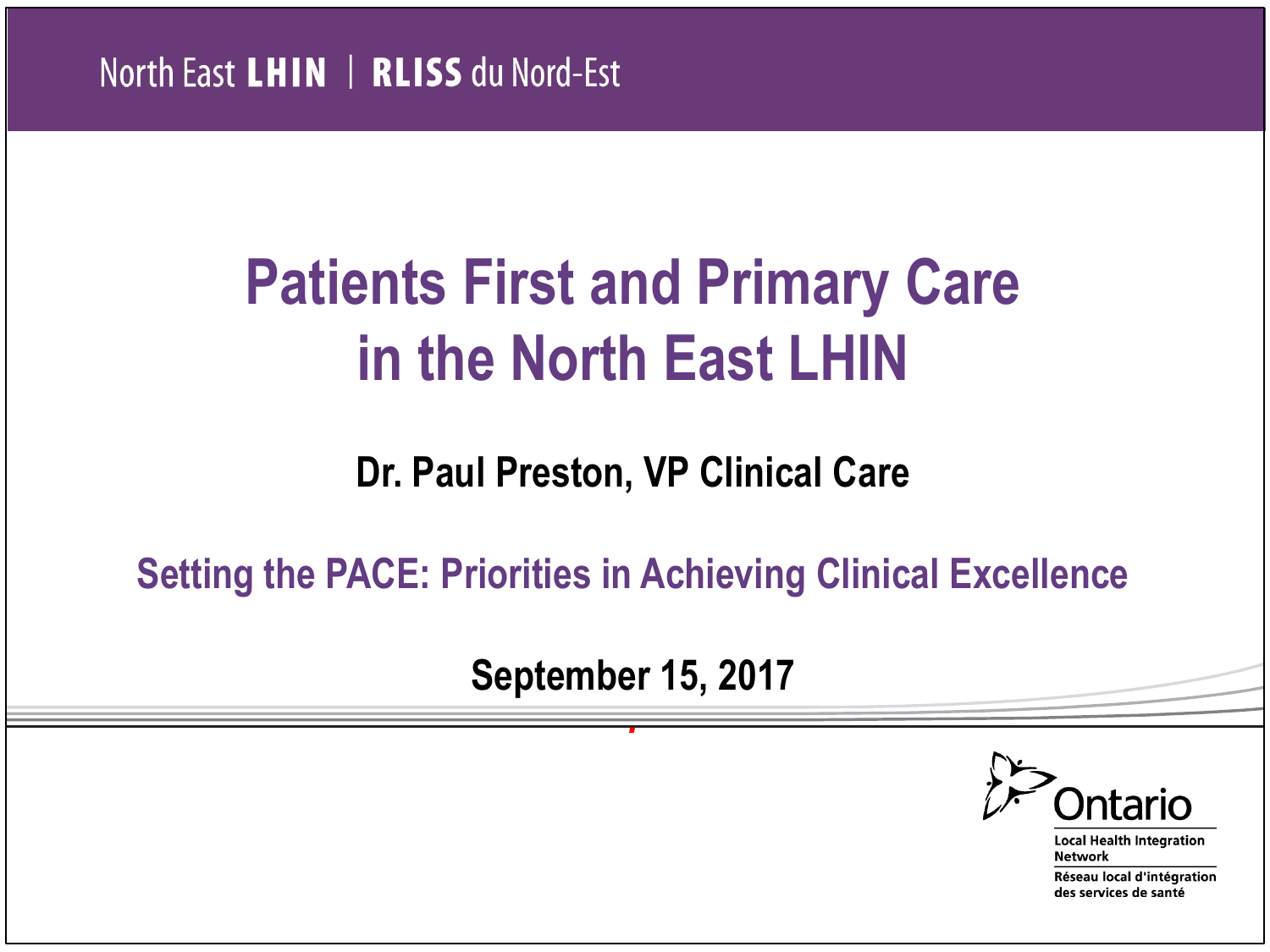## New NE LHIN

**Responsible for planning, integrating and funding health care for 565,000 Northerners.**

• \$1.5 Billion to 150 health service providers

NEW … Also delivers service to 16,000 including personal support, nursing, OT, PT, SW, SLP, and dietetic services.

NOW …700 staff in working in offices in 20 communities (up from 45+ in 4 offices)

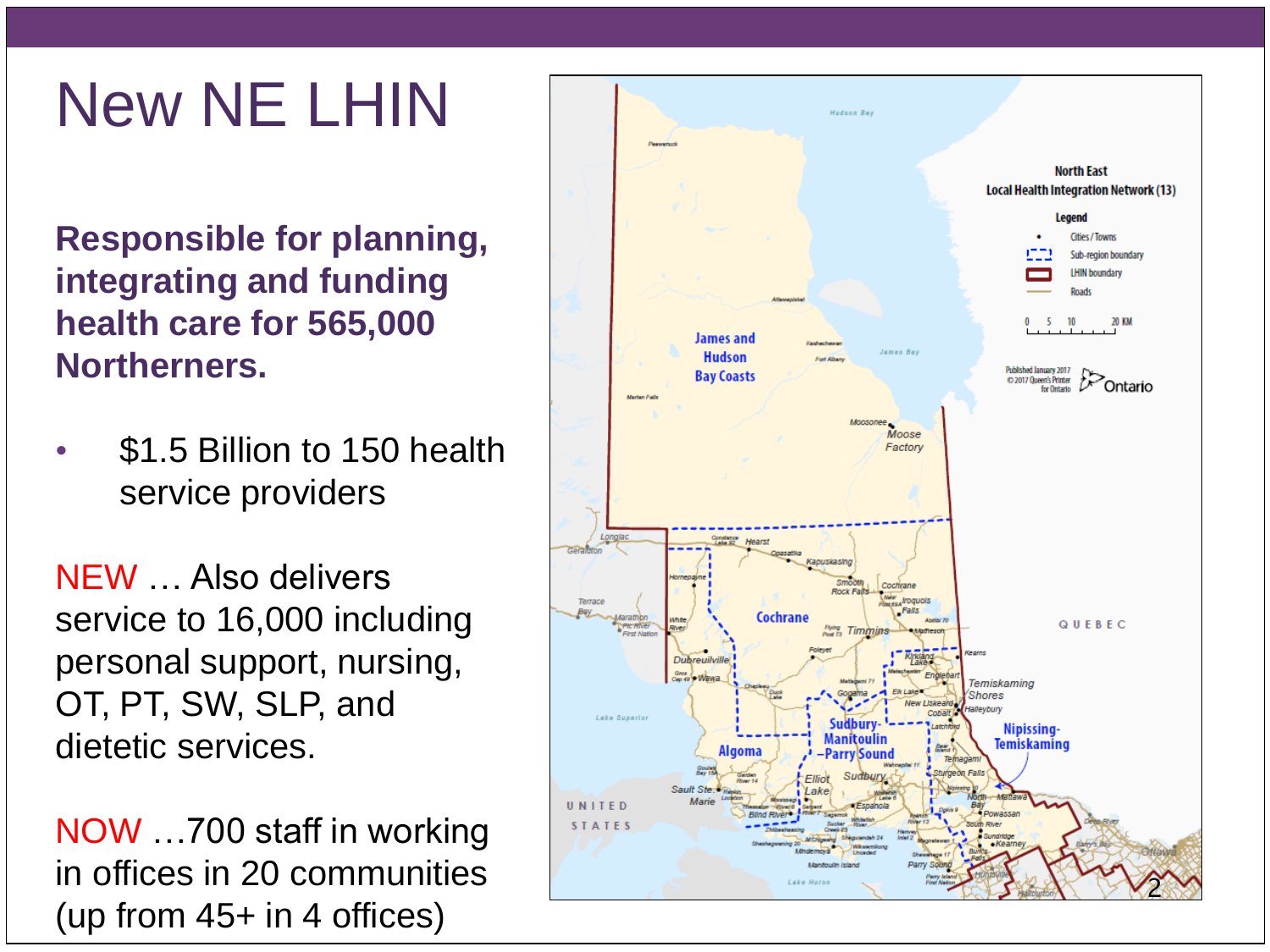# **Patients First Act**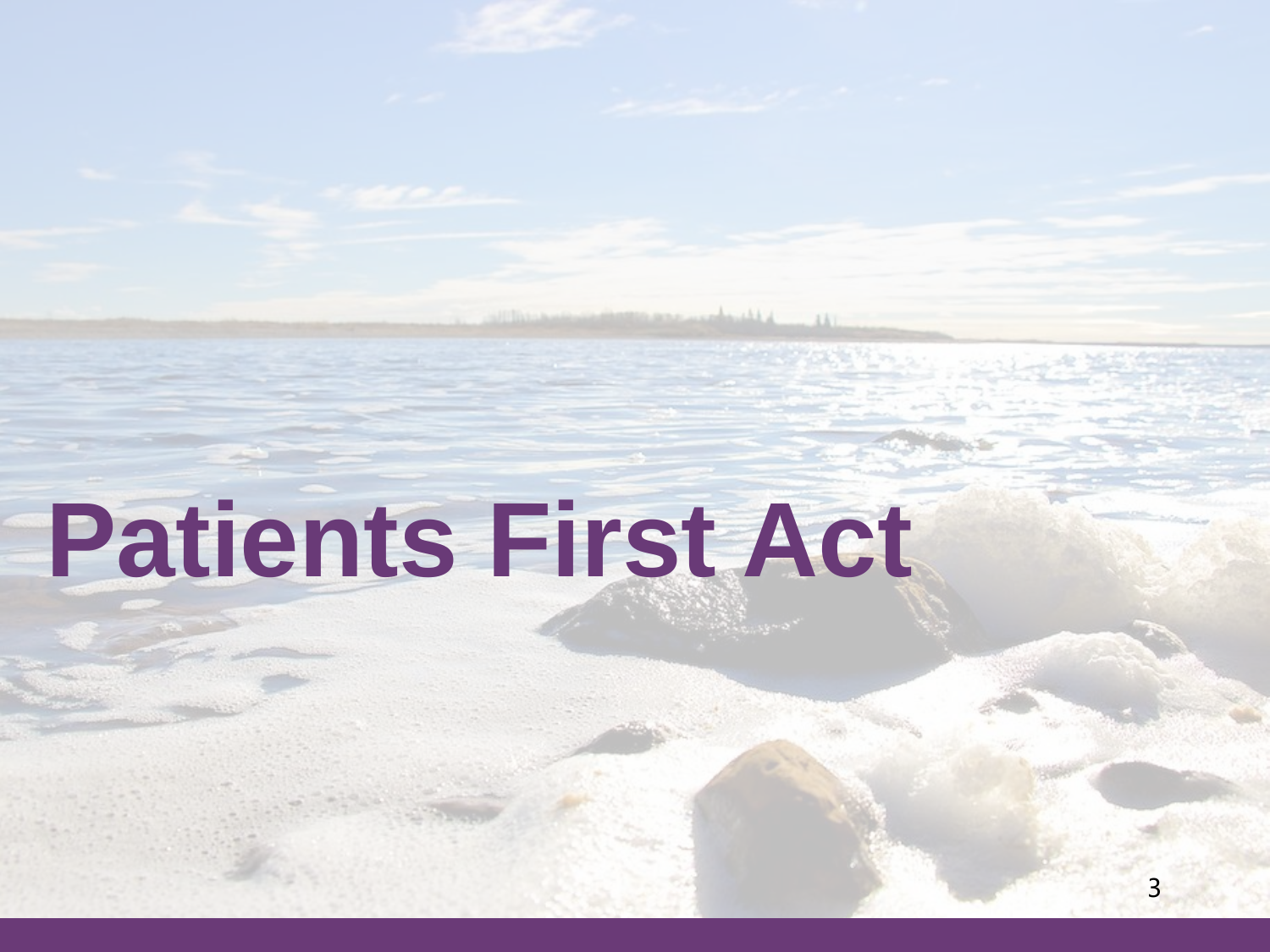### **Patients First – Five** *Key Components*

#### **1. Expanded Role for LHINs**

- LHINs are responsible for **all** health service planning and performance.
- **Sub-regions** as focal point for integrated service planning and delivery.
- **2. Timely Access to, and Better Integration of, Primary Care** 
	- LHINs are responsible for primary care **planning and performance improvement**, in partnership with local clinical leaders.
- **3. More Consistent and Accessible Home & Community Care** 
	- Direct responsibility for **service management transferred from CCACs** to LHINs.
- **4. Stronger Links to Population & Public Health** 
	- **Formalized linkages** between LHINs and public health units.
- **5. Improving Health Equity and Reducing Health Disparities**
	- **Indigenous, Franco-Ontarians and other cultural groups.** 4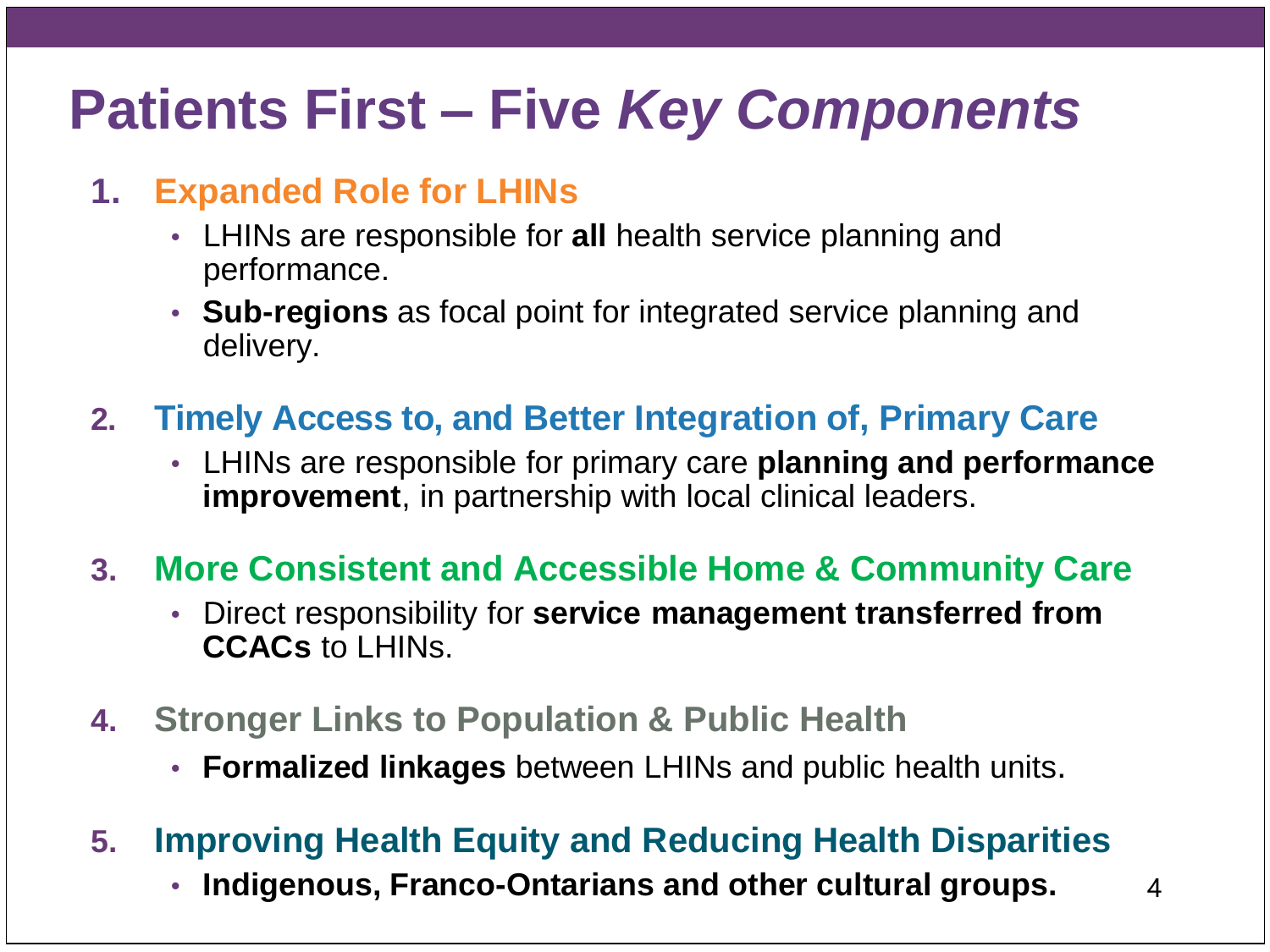## **Minister's Mandate Letter**

**In May 2017, Eric Hoskins, the Minister of Health and Long-Term Care, outlined our collective priorities in his mandate letter. They include:** 

- Improve the patient experience by putting the patient voice at the centre of health care planning
- Address the root cause of health inequities by strengthening the inclusion of social determinants of health in our planning
- Improve access to primary care and reducing wait times for specialist care, mental health & addictions services, home and community care and acute care
- Break down silos between health care sectors and providers to ensure seamless transitions for patients
- Support innovation by delivering new models of care and digital solutions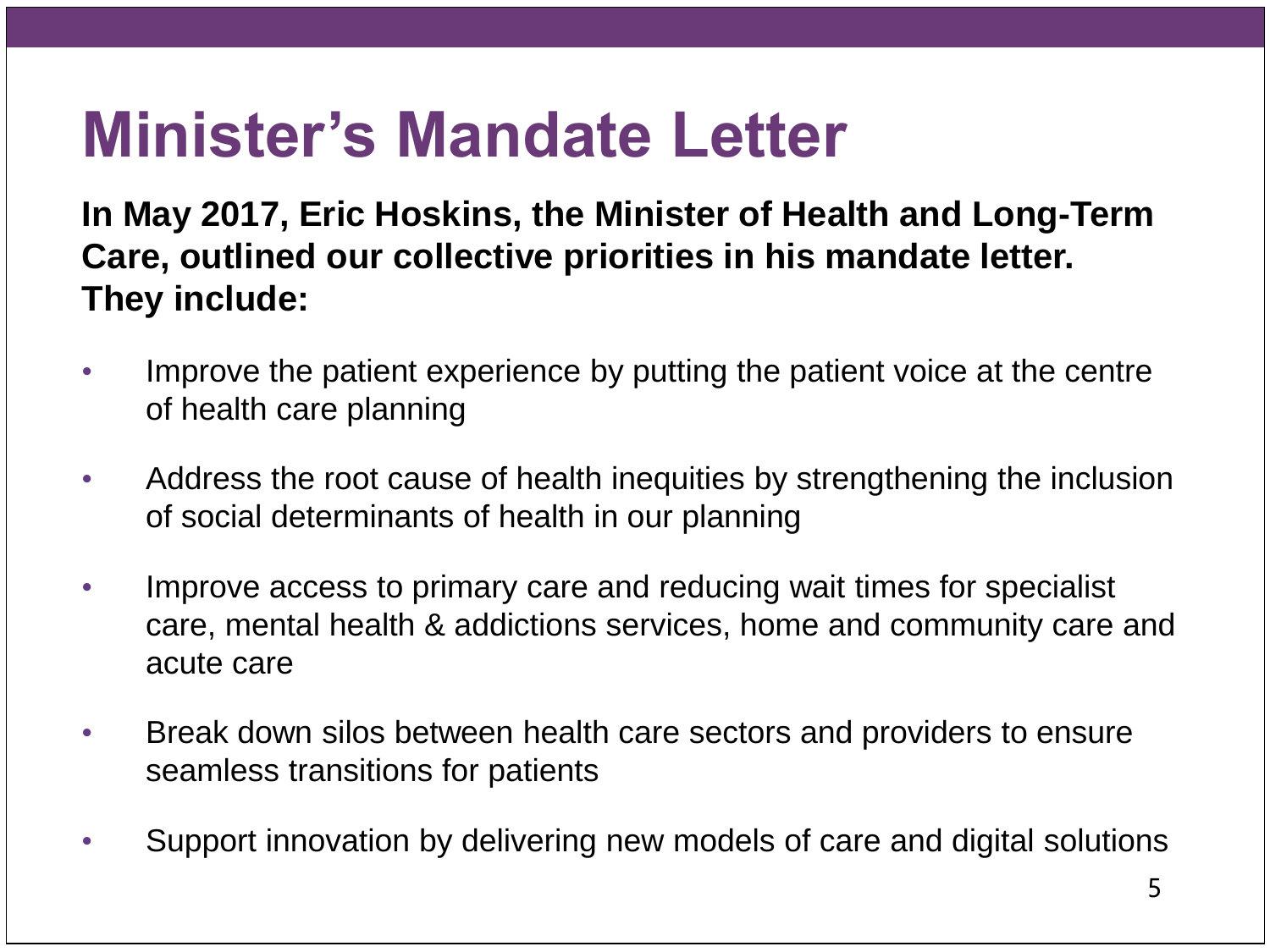#### **Ministers Mandate letter to the LHIN**

• *As a priority, develop and implement a plan with input from primary care providers, patients, caregivers and partners that EMBEDS CARE COORDINATORS AND SYSTEM NAVIGATORS IN PRIMARY CARE to ensure smooth transitions of care between home and community care and other health and social services as required.*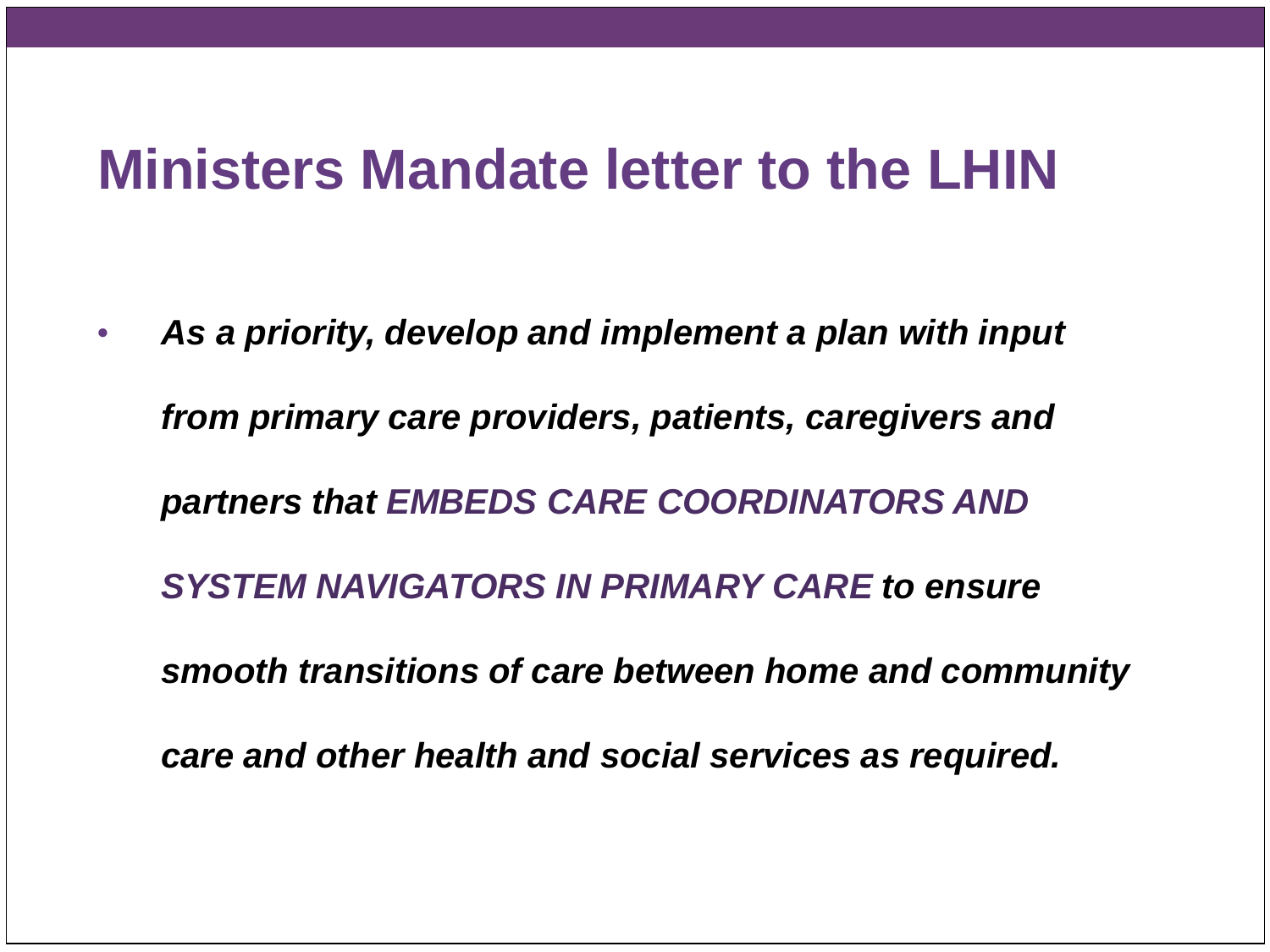#### **Current System in the North East LHIN**

#### **565,000 Northerners navigating sectors of care**



Accountable to MOHLTC

Varying models

Varied access to interprofessional, team-based care **Individual accountability agreements.**

**Individual volume-based funding.**

*\*Note: Numbers based on unique HSPs*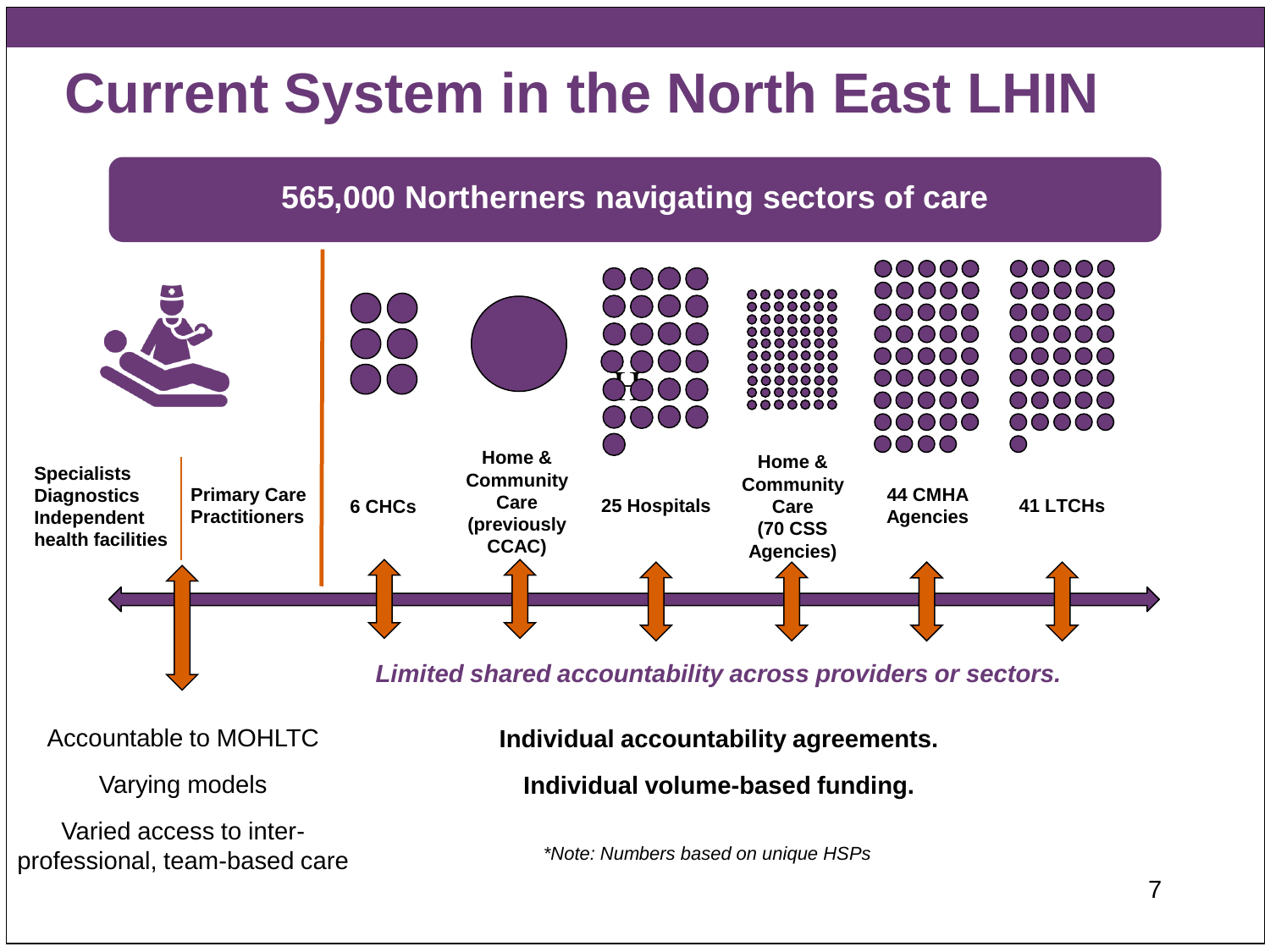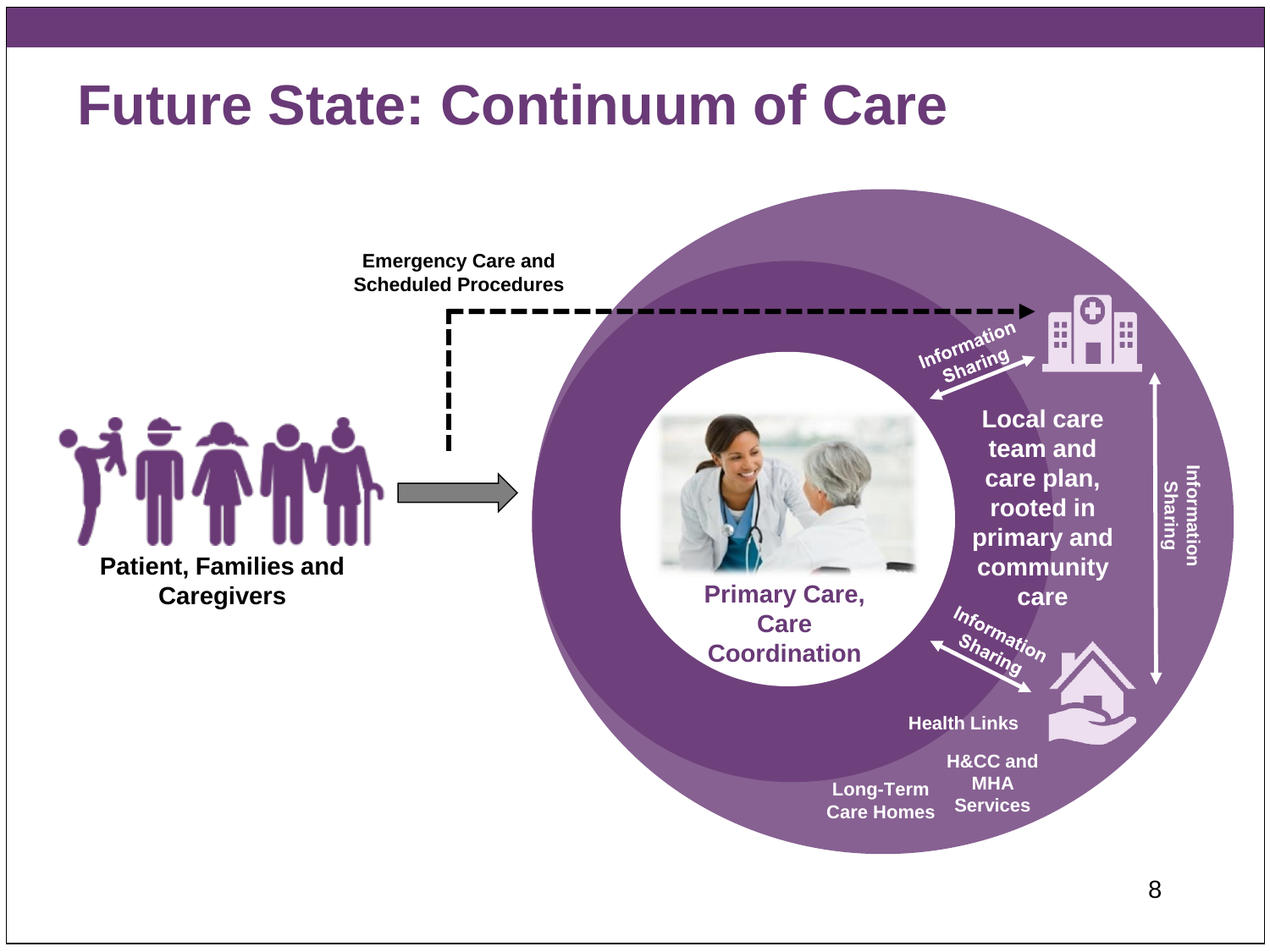## **Primary Care Priorities for 2017/18**

Continue to build primary care as the foundation of the health care system to develop sub-region plans that:

- Implement a plan that **embeds care coordinators and system navigators in primary care to ensure smooth transitions**.
- **Support integration of Health Links into sub-regional planning.**
- **Health Human Resource Capacity Planning for Sub-Regions and Primary Care Groups**- Starting this fall. A proposed framework has been established that is people-centred and rooted in local stakeholder collaboration, planning and consultation. This framework will guide the process to better help coordinate the services of local health care providers and improve the patient/client experience.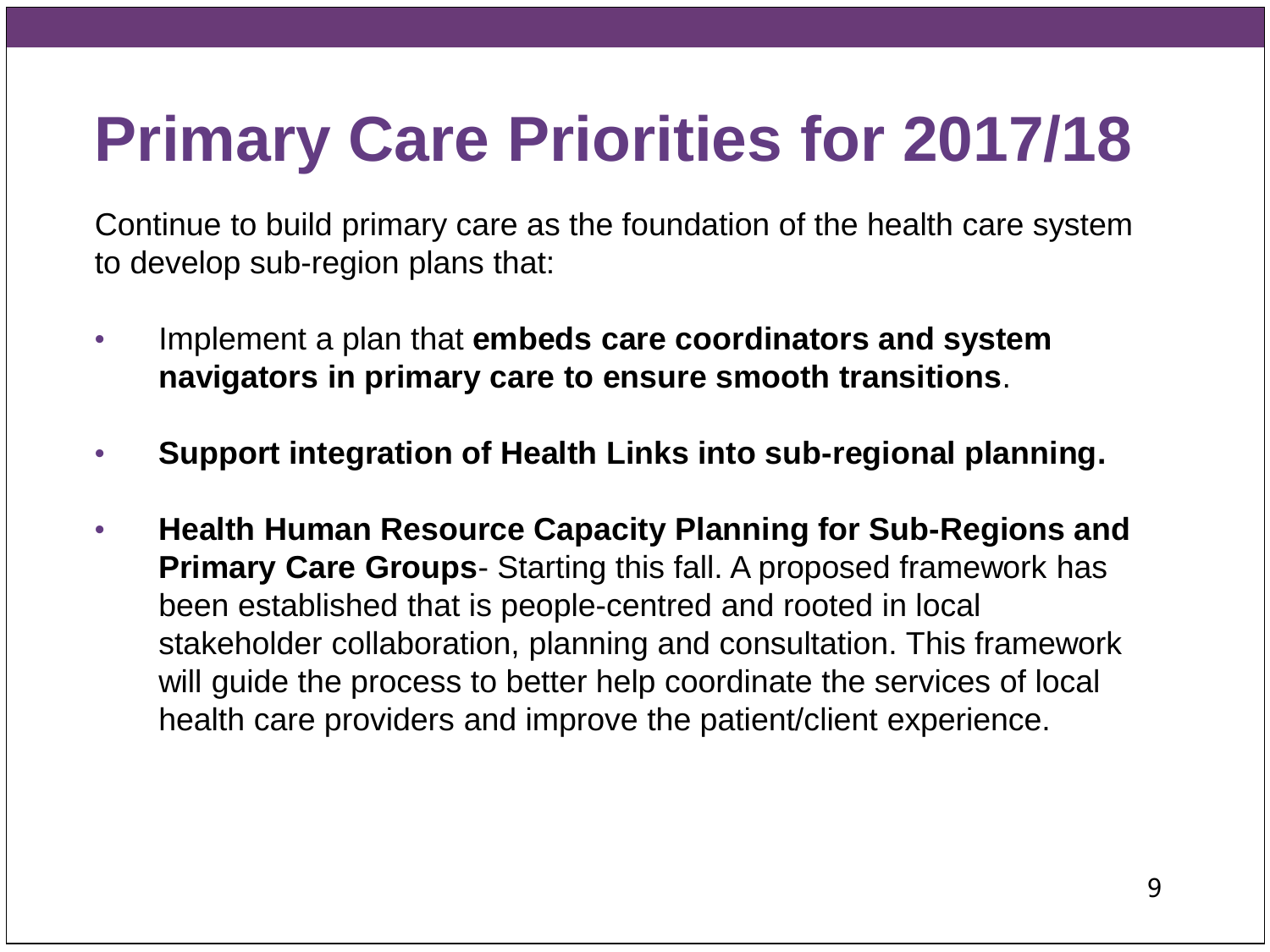#### **Rural Health Hub Pilot Project Background**

- **Pilot Sites:** There are five Rural Health Hub Pilot Sites in Ontario including: **Espanola; North Shore**; Manitouwadge; Haliburton; and Dryden.
- **Purpose:** The purpose of a Rural Health Hub is to develop and implement a system level action plan in collaboration with local stakeholders. This plan will address the unique needs of our population and support the provision of equitable care closer to home.
- **Timeline:** August 2016 to March 31, 2018 (ongoing).